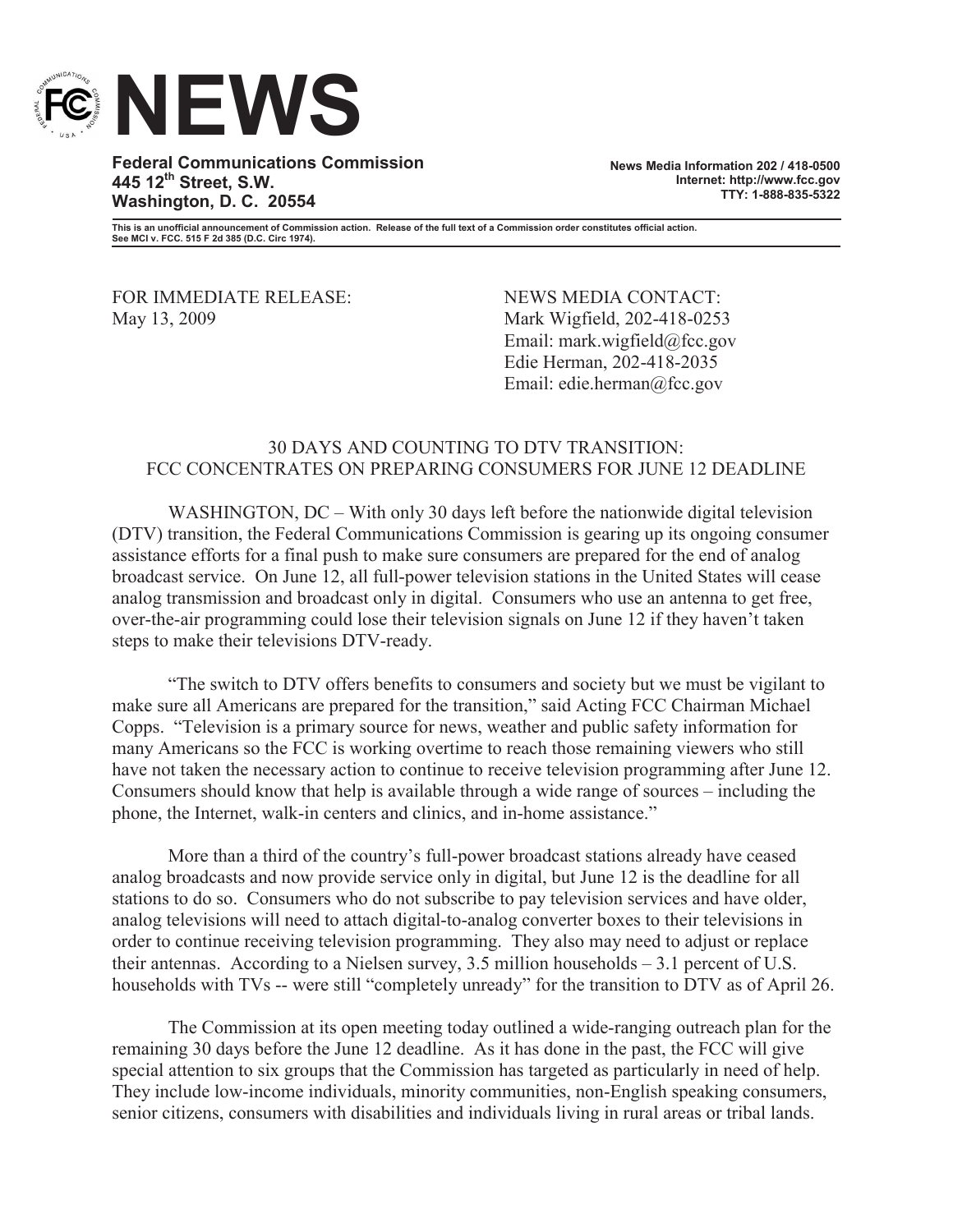Among the many activities in the Commission's action plan:

- About 180 FCC employees have been dispatched to communities in 49 markets that are home to the greatest concentrations of unprepared households. FCC staff members are working with local governments and community-based organizations to get the word out on DTV preparedness and educate consumers on how to get ready. FCC commissioners also are speaking and answering questions about the digital transition at events such as town hall meetings and community gatherings.
- · The Commission has revamped its DTV website, www.dtv.gov, to make it more useful to consumers and easier to use. The updated site gives consumers help and information specific to their communities on a variety of topics. By entering their zip codes in a search box, consumers can locate nearby support centers, get contact information for local stations and find DTV events near them. Information on sources of assistance is being updated daily. Online reception maps will show consumers what stations they should be able to receive at their home address once the transition is complete, information that can be useful in choosing and installing an antenna.
- The FCC so far has issued 12 grass roots contracts to establish up to 400 walk-in centers and 12,000 DTV help clinics across the country to offer consumers hands-on assistance on how to connect and operate converter boxes, help in ordering converter box coupons and other services.
- · The Commission has awarded 34 contracts for free, in-home technical assistance for consumers having trouble installing their converter boxes and adjusting their antennas for digital signals. The Commission expects to issue several more contracts within the next week, resulting in a group of contractors capable of providing up to 218,700 installations across the country. Joining FCC contractors in this effort are two valuable volunteer partners – members of AmeriCorps National Civilian Community Corps and fire fighters in cooperation with the International Association of Fire Chiefs. Consumers can request such "house calls" by dialing 1-888-CALL-FCC.
- · Operators at the FCC's national DTV help line, 1-888-CALL-FCC (1-888-225-5322), can troubleshoot common converter box or antenna installation problems and will refer consumers to groups providing in-home installation if more assistance is needed. Several hundred operators are now working seven days a week, and their numbers will increase to as many as 4,000 as the June 12 deadline nears.
- · The Commission has teamed with Consumers Union to distribute a consumer guide, written by CU's Consumer Reports, that provides clear instructions and diagrams to help viewers prepare for the transition. "DTV Made Easy," a 15-page booklet, can be downloaded from www.dtv.gov or obtained by calling the FCC's DTV help line, 1-888-CALL-FCC. It also will be available at DTV walk-in help centers and mobile clinics throughout much of the country, from in-home installation helpers, and from major retailers.
- The FCC has called upon television broadcasters nationwide to conduct a "soft test" at three different times on May 21, when analog programming will be interrupted with a special